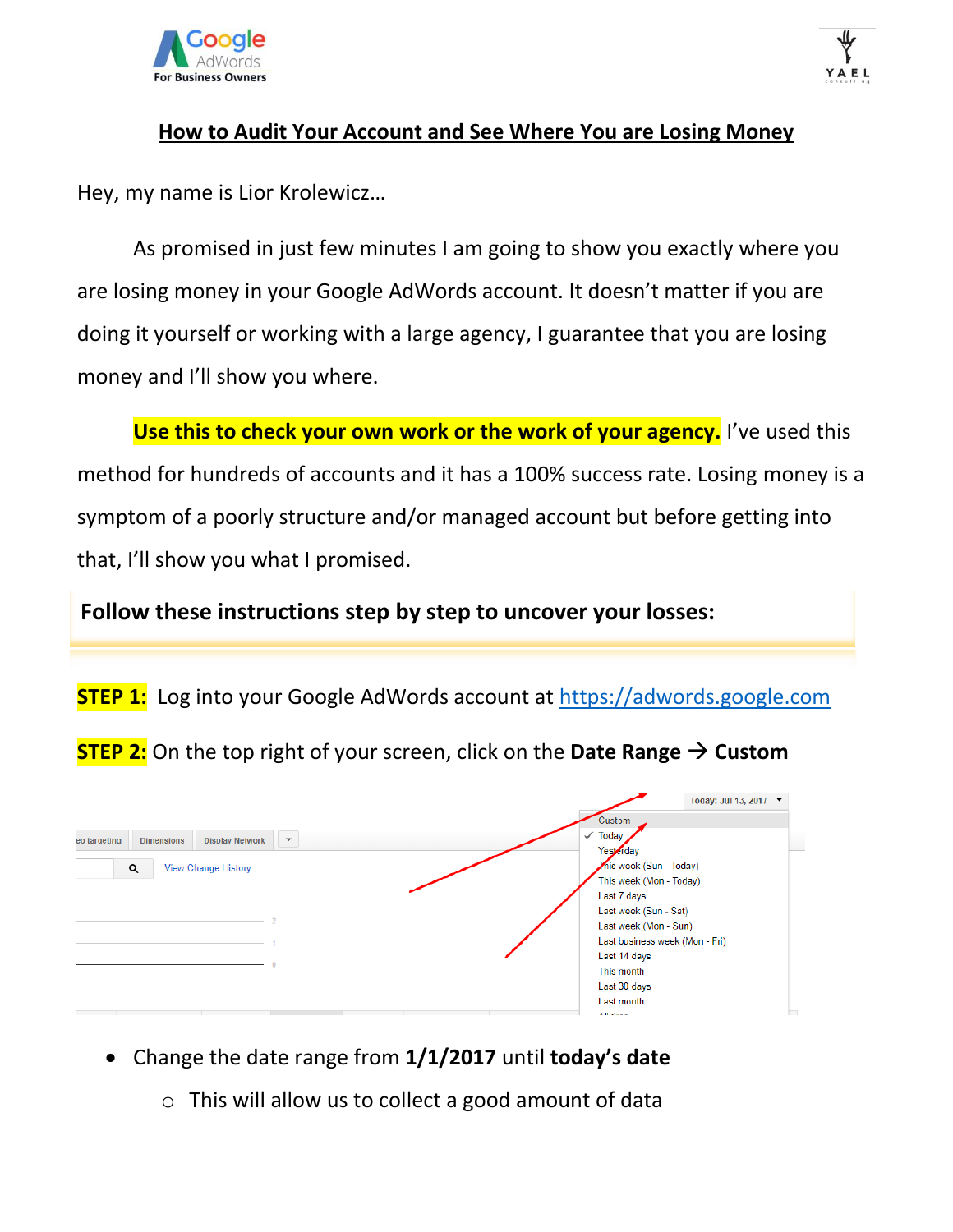



### o Click on the **Apply** button

|    | Custom                                                                                        | 1/1/17                                                                                                                                 | 7/9/17  |            |  |
|----|-----------------------------------------------------------------------------------------------|----------------------------------------------------------------------------------------------------------------------------------------|---------|------------|--|
|    | Today<br>Yesterday<br>Last 7 days<br>Last 14 days<br>This month<br>Last 30 days<br>Last month | This week (Sun - Today)<br>This week (Mon - Today)<br>Last week (Sun - Sat)<br>Last week (Mon - Sun)<br>Last business week (Mon - Fri) |         |            |  |
| .0 | All time<br><b>Apply</b>                                                                      |                                                                                                                                        | COMPARE | <b>OFF</b> |  |

# **STEP 3:** On the main menu click on **Keywords** tab

| All campaigns: Yael Consulting                                                                                                                            |                              |                      |                           |                  |                 |                   |                        |                          |                  |
|-----------------------------------------------------------------------------------------------------------------------------------------------------------|------------------------------|----------------------|---------------------------|------------------|-----------------|-------------------|------------------------|--------------------------|------------------|
| Campaigns                                                                                                                                                 | <b>Settings</b><br>Ad groups | Ads<br>Ad extensions | <b>Videos</b><br>Keywords | <b>Audiences</b> | Video targeting | <b>Dimensions</b> | <b>Display Network</b> | $\overline{\phantom{a}}$ |                  |
| $\alpha$<br>Find campaigns<br><b>View Change History</b><br>土土<br>All enabled campaigns $\sim$<br>Filter $\star$<br>Columns $\sim$<br>Segment $\sim$<br>Ľ |                              |                      |                           |                  |                 |                   |                        |                          |                  |
| $+$ CAMPAIGN $\star$<br>Edit $\sim$<br>Details $\sim$<br>Bid strategy $\sim$<br>Automate $\sim$<br>Labels $\div$                                          |                              |                      |                           |                  |                 |                   |                        |                          |                  |
| ۰                                                                                                                                                         | Campaign                     |                      | Budget <sub>?</sub>       | Status ?         | Impr. ?         | Avg. Pos. ?       | Clicks <sup>?</sup>    | Cost ? $\downarrow$      | CTR <sub>2</sub> |

# To make sure we are looking at ALL the data just click on **All campaigns** all the way on the right of the screen (it may not look clickable, but it is)

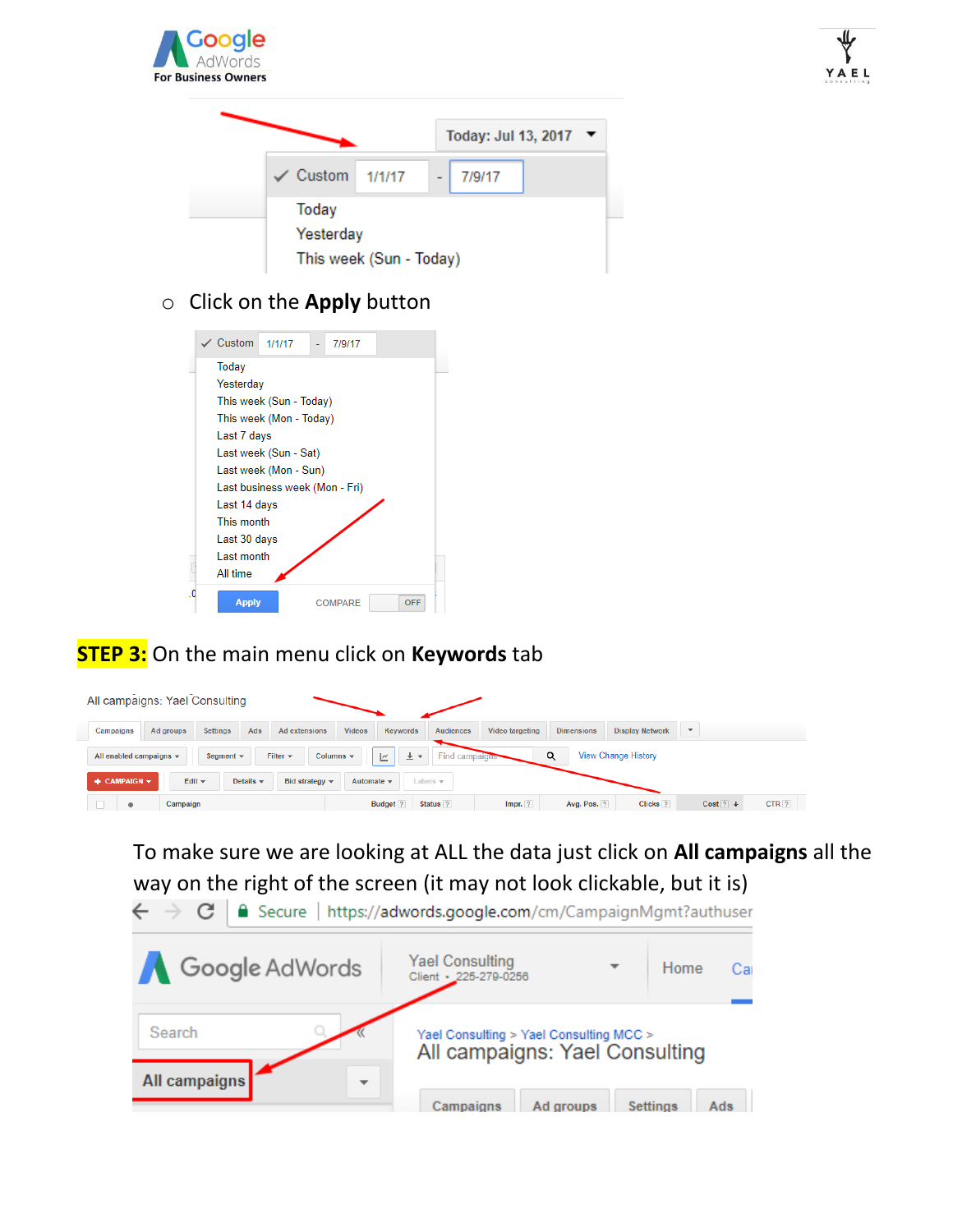

### **STEP 4:** Click on the **Search terms** button

|           |                     | Yael Consulting > Yael Consulting MCC ><br>All campaigns: Yael Consulting |                 |                              |                 |               |                             |                 |                  |         |
|-----------|---------------------|---------------------------------------------------------------------------|-----------------|------------------------------|-----------------|---------------|-----------------------------|-----------------|------------------|---------|
| Campaigns |                     | Ad groups                                                                 | <b>Settings</b> | Ads                          | Ad extensions   | <b>Videos</b> |                             | <b>Keywords</b> | <b>Audiences</b> | Vic     |
| Keywords  |                     | Negative keywords                                                         | Search terms    |                              |                 |               |                             |                 |                  |         |
|           | All keywords $\sim$ | Segment $\star$                                                           |                 | Filter $\div$                | Columns $\star$ | ∣∼            | $\frac{1}{2}$ $\rightarrow$ |                 | Find keywords    |         |
|           | <b>KEYWORDS</b>     | Edit $\star$                                                              |                 | Details $\blacktriangledown$ | Search terms    |               | Bid strategy $\sim$         |                 | Automate $\sim$  | Labels  |
|           | ٠                   | Keyword                                                                   |                 | Campaign                     | Ad group        |               | Status ?                    |                 |                  | Max. CF |
|           |                     | [yael consulting]                                                         |                 | <b>Brand</b>                 | <b>Brand</b>    |               | Eligible                    |                 |                  | \$1     |

**STEP 5:** (final)**:** Click on the column for **Cost** so your costs are descending (you will

see the arrow next to the word Cost will point down)

### Yael Consulting > Yael Consulting MCC ><br>All campaigns: Yael Consulting Campaigns Ad groups Settings Ads Ad extensions Videos Keywords Audiences Video targeting Dimensions Display Network **v** Keywords Negative keywords Search terms View Change History  $\mathsf q$ All keywords  $\star$ Columns  $\star$ Segment  $\star$ Filter  $\star$  $\overline{\phantom{a}}$  $\pm$  + Find keywords + KEYWORDS Edit  $\star$ Details  $\sim$ Search terms Bid strategy  $\sim$ Automate  $\star$ Labels  $\star$ Keyword Campaign Ad group Status<sup>?</sup> Max. CPC ? Impr.  $?$ Clicks<sup>7</sup> Cost  $?$   $\downarrow$  $CTR$  ?  $\bullet$

**\*\*** if you don't see Cost then go to the button Columns → Modify Columns

| aigns                                           | <b>Settings</b><br>Ad groups | Ads            | <b>Ad extensions</b>                  | <b>Videos</b>            | Ke <sup>1</sup> |  |
|-------------------------------------------------|------------------------------|----------------|---------------------------------------|--------------------------|-----------------|--|
| Search terms<br>Negative keywords<br><b>rds</b> |                              |                |                                       |                          |                 |  |
| $vwords$ $\star$                                | Segment $\sim$               | Filter $\div$  | Columns $\sim$                        | $\overline{\phantom{a}}$ |                 |  |
| <b>YWORDS</b><br>Edit $\star$                   |                              | Details $\sim$ | Modify columns.                       |                          | $egy -$         |  |
|                                                 | <b>Keyword</b>               | Campaigi       | Your saved columns<br>$\angle$ Custom |                          | tatus           |  |

• Next click on the button to add **Cost** (then sort column as explained above)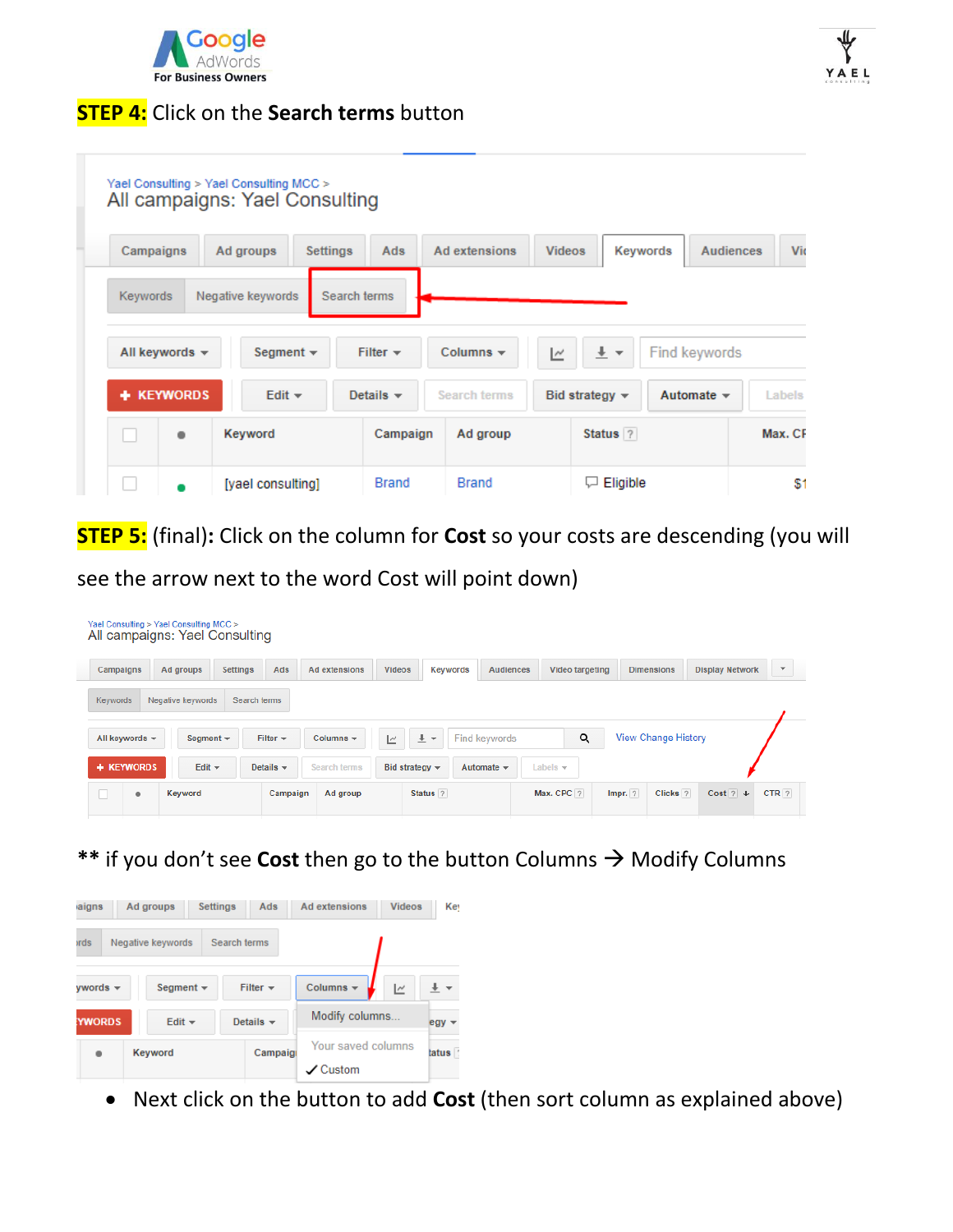

| <b>Select metrics</b>      |               |               |                 |
|----------------------------|---------------|---------------|-----------------|
| <b>Attributes</b>          | $\gg$         |               | Add all columns |
| <b>Performance</b>         | $\rightarrow$ | <b>Clicks</b> | $\mathbf{y}_i$  |
| Conversions                | $\rightarrow$ |               |                 |
| Attribution                | $\rightarrow$ | Impr.         | $\mathcal{V}$   |
| <b>Quality score</b>       | $\rightarrow$ | <b>CTR</b>    | $\mathcal{Y}$   |
| <b>Bid simulator</b>       | $\gg$         | Avg. CPC      | $\mathcal{V}$   |
| <b>Google Analytics</b>    | $\rightarrow$ | Avg. CPM      | $\mathcal{P}$   |
| <b>Competitive metrics</b> | ≫             |               |                 |
| Call details               | $\rightarrow$ | Cost          | $\mathcal{Y}$   |

# **IF YOU HAVE THE NEW GOOGLE ADWORDS INTERFACE, FOLLOW THE SAME**

# **INSTRUCTIONS PER THE IMAGE BELOW (IT JUST LOOKS A BIT DIFFERENT):**

| Chris - Sport Optics<br>Customer ID: 302-182-5384<br>$\boldsymbol{\hat{\cdot}}$<br>Overview | <b>SEARCH KEYWORDS</b>  | NEGATIVE KEYWORDS      | <b>SEARCH TERMS</b><br>MORE $\sqrt{*}$ |                     | Custom<br>Jun 8 - Jul 11, 2017 $\rightarrow$ < |
|---------------------------------------------------------------------------------------------|-------------------------|------------------------|----------------------------------------|---------------------|------------------------------------------------|
| Opportunities<br>$\bullet$<br>All campaigns<br>÷.                                           | STEP <sub>2</sub>       |                        | STEP 3                                 |                     | -53<br>$-$ Clicks<br>$-$ None $-$              |
| Campaigns<br>Search campaigns<br>$\blacksquare$                                             | 1,000                   |                        |                                        |                     |                                                |
| Ad groups<br>Display campaigns                                                              |                         |                        |                                        |                     |                                                |
| Ads & extensions<br>Shopping campaigns                                                      | 500                     |                        |                                        |                     |                                                |
| Video campaigns<br>Keywords                                                                 |                         |                        |                                        |                     | STEP <sub>1</sub>                              |
|                                                                                             |                         |                        |                                        |                     |                                                |
| Chris - Sport Optics<br>Customer ID: 302-182-5384<br>$\hat{\downarrow}$                     | Overview                | <b>SEARCH KEYWORDS</b> | NEGATIVE KEYWORDS                      | <b>SEARCH TERMS</b> | MORE $\blacktriangledown$                      |
| H<br>All campaigns<br>$\left( \cdot \right)$                                                | Opportunities           |                        |                                        | STEP <sub>3</sub>   |                                                |
| ъ<br><b>Search campaigns</b>                                                                | Campaigns<br>1,000      | STEP <sub>2</sub>      |                                        |                     |                                                |
| <b>Display campaigns</b><br>E                                                               | Ad groups               |                        |                                        |                     |                                                |
| $\bullet$<br><b>Shopping campaigns</b>                                                      | 500<br>Ads & extensions |                        |                                        |                     |                                                |
| E<br><b>Video campaigns</b>                                                                 | <b>Keywords</b>         |                        |                                        |                     |                                                |
| Enabled<br>.                                                                                | <b>Augierices</b>       | $0 -$<br>Jun 8, 2017   |                                        | .                   |                                                |

*\*\*\*Same image as above but zoomed in a bit\*\*\**

# **First, let me explain what you are looking at**

Each time someone goes to Google.com and types something in, what they type in the search box is called the "search term". So, these search terms are what the users actually searched for on Google.com when your ads showed up and perhaps were clicked.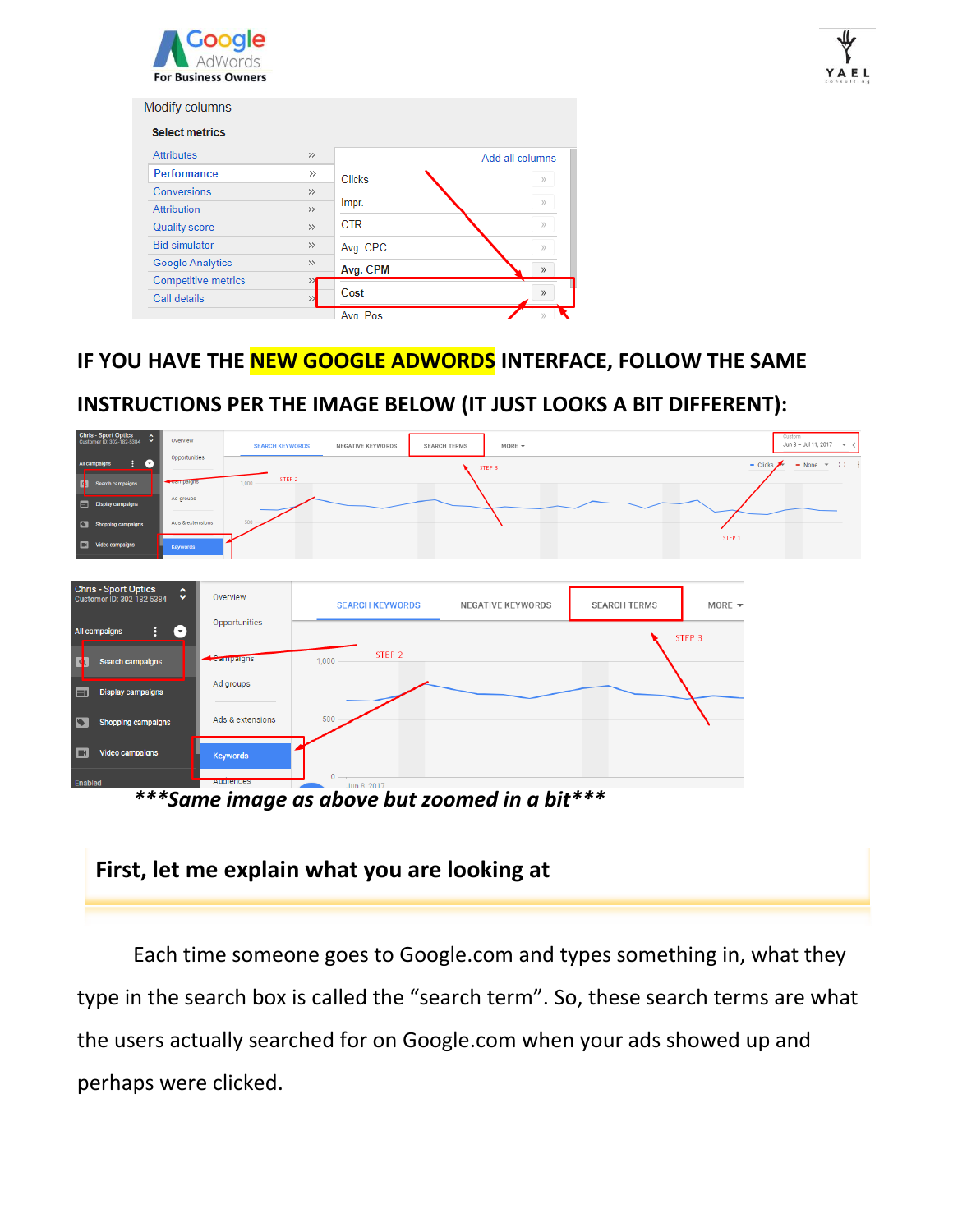

### Google buy dog food Search term

Now, let's say you are advertising on AdWords and you put the keyword "food for dogs" in your account. Then Google sees that a user is searching for "buy dog food" and figures that that search term closely resembles your AdWords keyword "food for dogs" so they decide to show your ad to this person.

Even though you put the keyword "food for dogs" in AdWords, Google showed your ad to someone who searched for "buy dog food". This doesn't sound too bad, right? The problem is that with a poor account structure, you let Google match your keywords to search terms that have NOTHING to do with your business.

### **Google matching gone wrong (for you)**

For example, your keyword "buy dog food" can match to the search term "how to make dog food". Someone searching for that on Google.com will probably **never** actually buy your dog food so this is wasting your money – paying Google to bring someone to your website that will never buy.

Some say, well, if they clicked on my ad then maybe they intended to buy dog food after all. NO. If you show your ad to enough of the wrong people then some are going to click, it's a numbers game. If I told you you could spend \$2 on someone searching for "buy dog food" or \$2 on someone looking for "how to make dog food", which would you choose?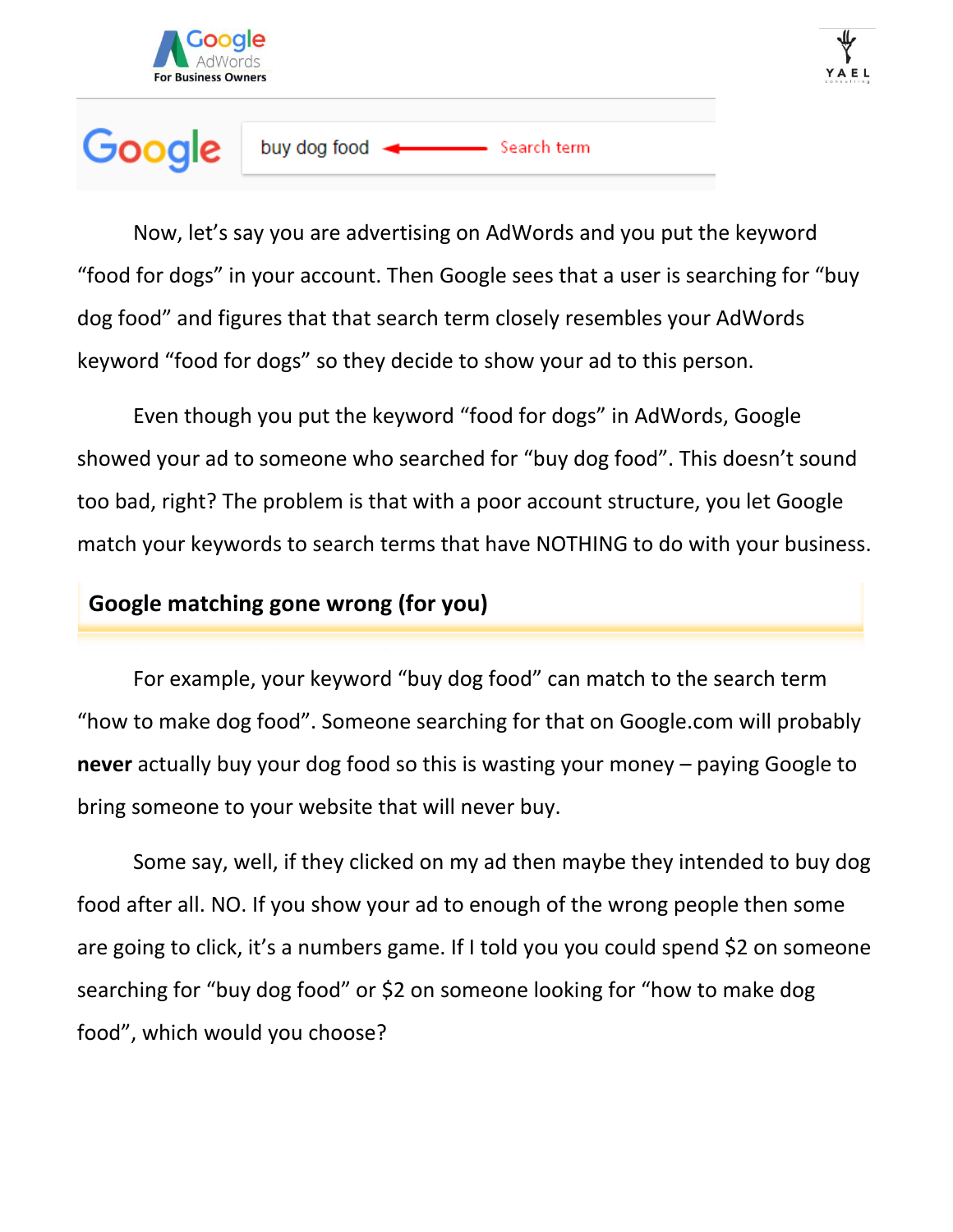

### **Here is how you are losing money**

Each keyword on your list in the Search term report (the one we just did in Google) that is not 100% aligned with your business is losing you money. Add up the costs for each keyword that is irrelevant. How much money you are losing? Again, as an example, if you sell dog food then "dog food recipes" is losing you money.

Just imagine you have a physical store selling dog food and someone pokes their head in and asks you if you have dog food recipes. Would you tell that person, "sure, here are \$2 if you come in to my store"? NO. You'd tell them they got the wrong place. Every time you get a click from a keyword that is not aligned with your business, you are paying Google for that person to come to your business.

### **Here is how you fix your problem**

If your search term report showed that you are wasting a lot of money on irrelevant searches for your business. **Stop reading now,** pause your entire AdWords account, then come back and read how **you will fix this**.

There will always be some degree of wrong keywords in your Search term report, because it's in Google's interest to show your keywords and Ads to as many searchers as possible. Why? Because Google AdWords works like an auction, so every time your ad shows up, you enter the auction, complete with other advertisers, and drive the price up. Who benefits? Google.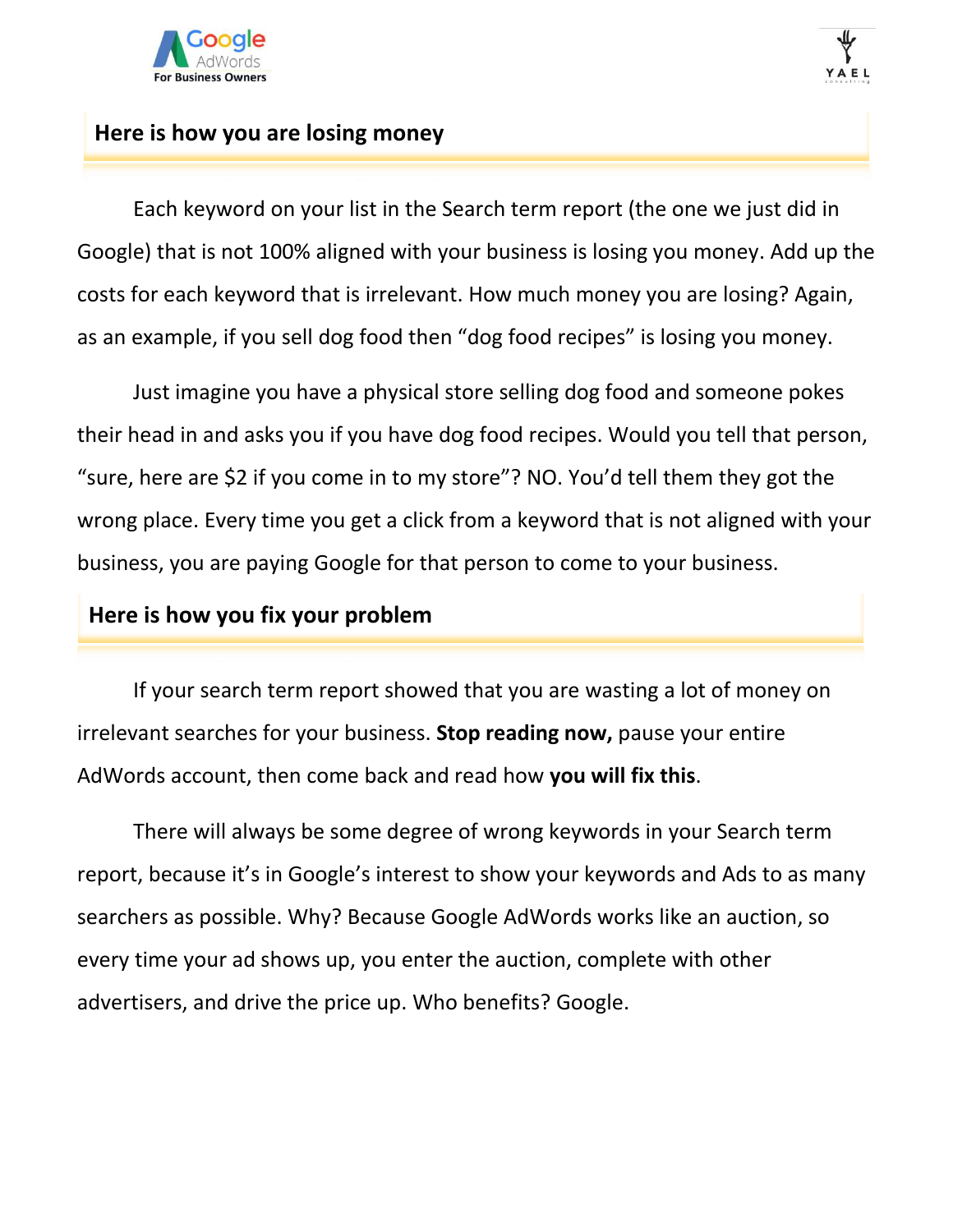

This isn't about "Google is Evil" it's about you taking control of who you show your ads to, how and when. If you do a poor job at this, you will lose money. The key to fixing this is a proper account structure. A poor structure will lose you money 100% of the time. You need to invest in a proper structure – the foundation of your advertising– only then can you be effective with Google AdWords.

### **There are better routes, but no shortcuts**

There are many ideas and theories on how to structure a Google AdWords account, unfortunately most are terrible and unrealistic. If you pay an agency less than \$600 to structure your account, or rely on Google to do it, then you are going to have a terrible structure.

No real expert is going to take the time to learn your business, study your website, then build you the perfect account for that amount of money. "Good service isn't cheap and cheap service isn't good". You know your business well and probably have some time to structure the AdWords account properly. However, you don't know HOW to structure it the right way, because you probably don't live and breathe Google AdWords or tested hundreds of accounts over the years.

# **"Experts" neglect small budget accounts**

I audit AdWords accounts of all sizes and recently a few smaller accounts. recently, after going through the steps above within 5 minutes I discovered that an account was wasting 92% of its budgets. This isn't a BS figure, its mind-blowing. What's worse is that this person, we'll call Mike, was paying an agency to waste his money. Seeing this, Mike was crushed but unfortunately, he couldn't afford my